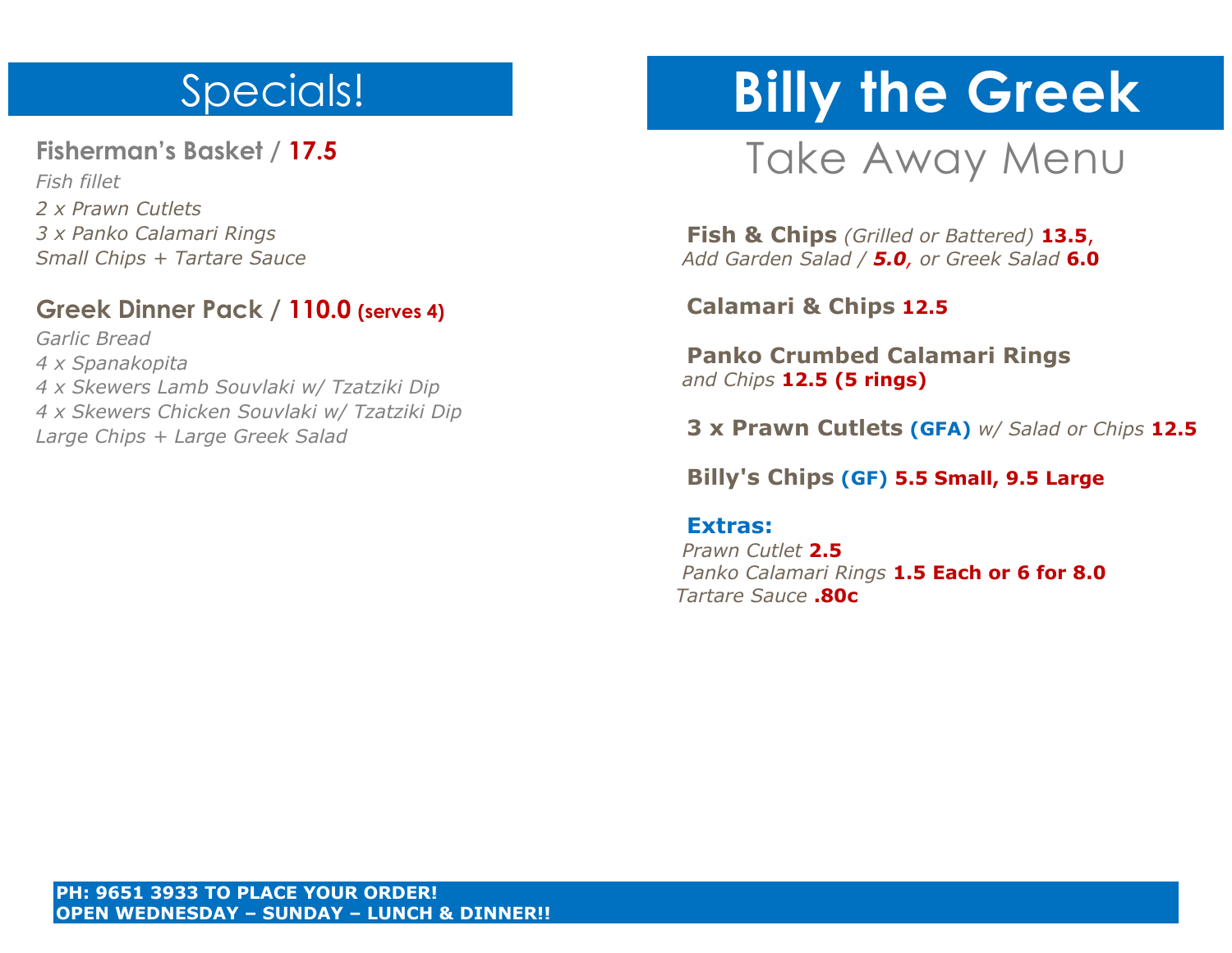### Greek Favourites!

*Greek Dips W/ House Made Bread 18.0*

*Billy's Village Bread or Pita Bread 4.5 V.*

*Garlic & Rosemary Bread 6.5 V.*

*Bruschetta 15.5 V.*

*Greek Cheese (Kefalograviera) 15.5 V.*

*Meze (Antipasto) served w/ Pita Bread 19.5*

*Spanakopita w/ Tzatziki (2 Parcels) 17.5 V.*

*Dolmathes w/ Salad 13.5 V.GF*

#### Seafood

*Calamari (E) 21.0, (M) 29.0* GFA

*Saganaki Prawns 35.5 GF*

*Garlic Prawns 35.5 GF*

*Seafood Bourani (Greek Paella) 33.5 GF*

*Chargrilled Prawns w/ Greek Salad 35.5 GF*

### Off the Land

*Lamb Cutlets w/ Greek Salad 43.0 GF*

*Chicken Souvlaki, Greek Salad & Tzatziki 30.5 GF*

*Lamb Souvlaki, Greek Salad & Tzatziki 32.5 GF*

*Souvlaki Duo (Chicken & Lamb) 32.5 GF w/ Greek Salad & Tzatziki*

*Beef Moussaka w/ Greek Salad 26.5*

*Vegetarian Moussaka w/ Greek Salad 26.5 V.*

*Greek Meatballs w/ Potato Mash 27.5*

# Pastas

(Gluten Free Available)

*Bolognaise /* **21.5**

*Lamb Shank Pasta /* **29.5**

*Pasta Marinara /* **32.5**

#### **Desserts**

*Check today's dessert specials 8.0 (gluten free available)*

**PH: 9651 3933 TO PLACE YOUR ORDER! OPEN WEDNESDAY – SUNDAY – LUNCH & DINNER!!**